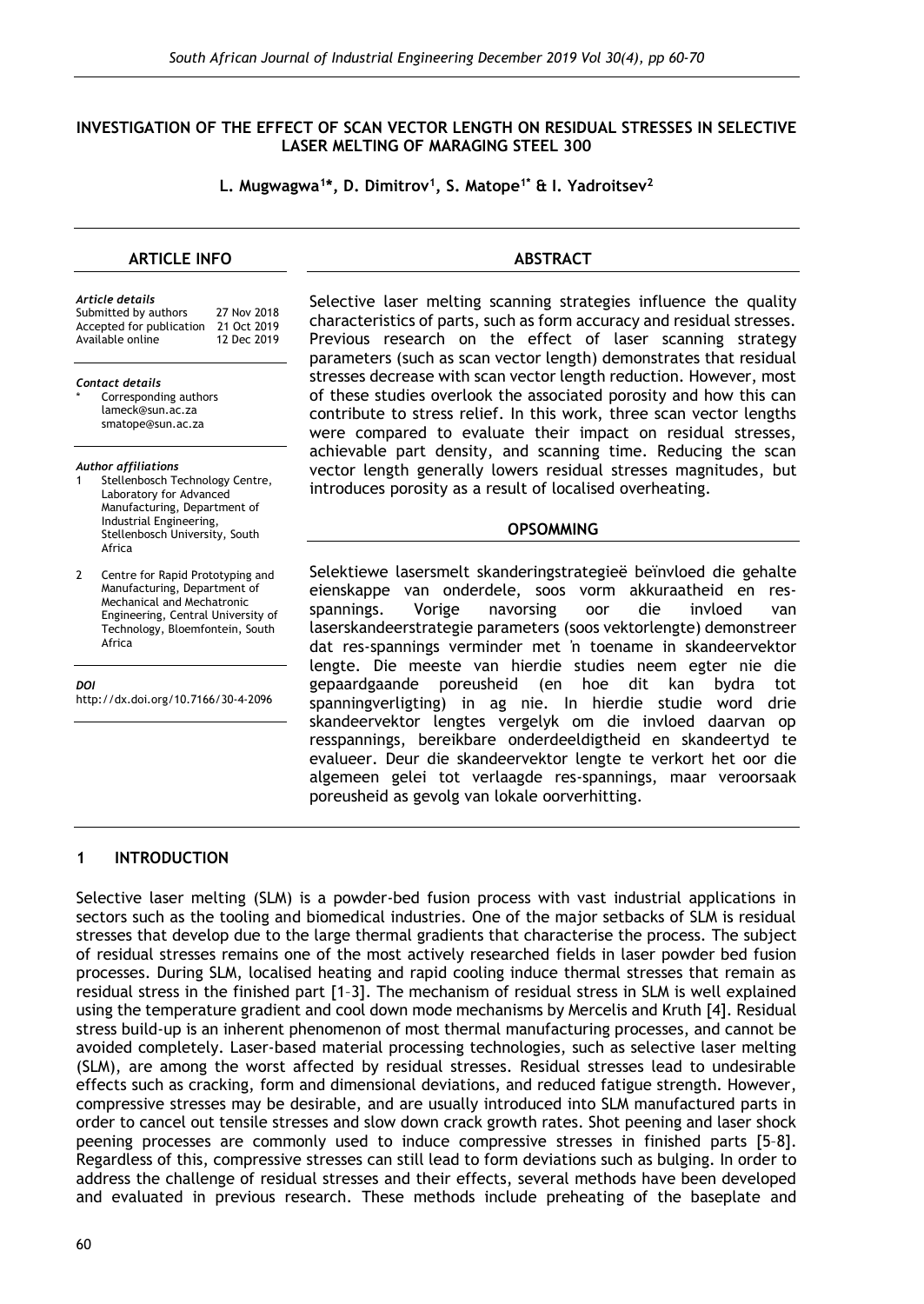improvement of scanning strategies in order to achieve more uniform heat distribution and solidification across the powder bed.

Scanning strategies  $-$  such as the parallel [3,9], alternating  $x/y$  [9-11], and spiral or helix strategies  $[3,12,13]$  – are characterised by long scan vectors, depending on the geometry of the part under fabrication, and high magnitudes of residual stresses and distortions. Keeping the scan vectors short appears to be one of the most widely adopted approaches to in-situ residual stress management [1,11,14,15]. Improving the parallel strategy would give birth to strategies such as the paintbrush [12], chessboard, and island strategies [16,17]. The classic spiral or helix strategy [3,12] has also been developed into the varying-helix island scan strategy [18], which uses much shorter scan vectors. In the island scanning strategy, for example, the scanning area is divided into small square segments, usually with 5 mm sides. Successive tracks within such islands are scanned in a very short space of time such that heat will amass between the neighbouring tracks. As a result, local temperature gradients are reduced, resulting in reduced thermal stresses. By contrast, longer scan vectors promote cooling of the already scanned area because the laser beam travels a long distance along the scanning area. In this case, the high temperature differences between the scanned area and the new scan line results in greater thermal stresses. Liu, Yang and Wang [19] compared scan lengths of 42 mm, 32 mm, and 18 mm, and their results show a general decline in residual stresses with a decrease in the scan length. Kruth, Deckers, Yasa, and Wauthle [1] observed a 13 per cent reduction in the curl up angle for the bridge specimens when the scan vector length was reduced from 20 mm to 2 mm. Wu *et al*. [14] reduced scan vector lengths from 5 mm to 3 mm, and recorded an accompanying tensile residual stress reduction from 760 to 560 MPa. From separate studies done by Parry, Ashcroft and Wildman [20] and Nadammal *et al.* [21], it is also evident that residual stresses increase with an increase in scan vector length. A study by Jhabvala, Boillat, Antignac and Glardon [12] compared four scanning strategies (parallel, spiral, paintbrush, and the chessboard scanning strategies), concluding that the paintbrush and chessboard strategies result in better temperature homogeneity, which can easily be maintained. In contrast, Töppel, Müller, Hoeren and Witt [22] observed a reduction in residual stresses (from about 125 MPa to 105 MPa) and distortions (from about 2.5 mm to 2.1 mm) by changing from 2.5 mm<sup>2</sup> and 5 mm<sup>2</sup> islands to 10 mm<sup>2</sup> islands respectively.

In all previous research found by the authors, little consideration has been given to the porosity that might arise from implementing these shorter scan vectors. Furthermore, the impact that different scan vector lengths have on productivity is not studied in the literature that was found. The purpose of this paper, therefore, is to investigate the impact of scan vector length on both residual stresses and porosity. An investigation into the impacts of these different vector lengths on total scanning time is also a subject of this study.

# **2 MATERIALS AND METHODS**

The investigations in this paper were conducted on an M2 Laser Cusing machine that is installed with the island scanning strategy patented by Concept Laser GmbH. The default island scanning strategy parameters are 5 mm  $\times$  5 mm islands, with 90 $^{\rm o}$  rotations and 1 mm x/y shifts between layers. The M2 Laser Cusing system uses a single fibre laser in continuous wave mode. In this paper, the influence of scan vector length was studied by adjusting the island size to 3 mm  $\times$  3 mm, 5 mm  $\times$  5 mm, and 7 mm × 7 mm. A simple 50 mm × 15 mm × 15 mm geometry was considered for building from maraging steel 300, with chemical, mechanical, and physical specifications as shown in [A scanning speed of](#page-2-0)  [600 mm/s was applied for all island sizes](#page-2-0) investigated, while laser power and powder layer thickness were set to 180 W and 30  $\mu$ m [respectively. Other parameters were: hatch spacing](#page-2-0) - 105  $\mu$ m; focal spot size – 110 µm. [A separate investigation of the effect of the scan vector length on the scanning](#page-2-0)  [time was carried out by recording the](#page-2-0) time taken to completely scan 50 mm  $\times$  50 mm areas using 3  $mm \times 3 mm$ , 5 mm  $\times 5 mm$ , and 7 mm  $\times 7 mm$  islands. Six [observations were made per island size.](#page-2-0)

[The density of the samples was calculated using the Archimedes density test. This method, which is](#page-2-0)  [well explained by Spierings, Schneider and Eggenberger](#page-2-0) [27], involves dividing the mass of a [specimen in air \(dry weight\) by the difference between the dry weight and the](#page-2-0) specimen's mass [when fully immersed in a fluid. Relative density, which is a percentage ratio of the sample density](#page-2-0)  [to the theoretical density of the material, is usually used when reporting the density of components](#page-2-0)  [manufactured by AM. The theoretical density of maraging steel 300 is taken as 8.1 g/cm3,](#page-2-0) in line [with the related literature](#page-2-0) [24–26].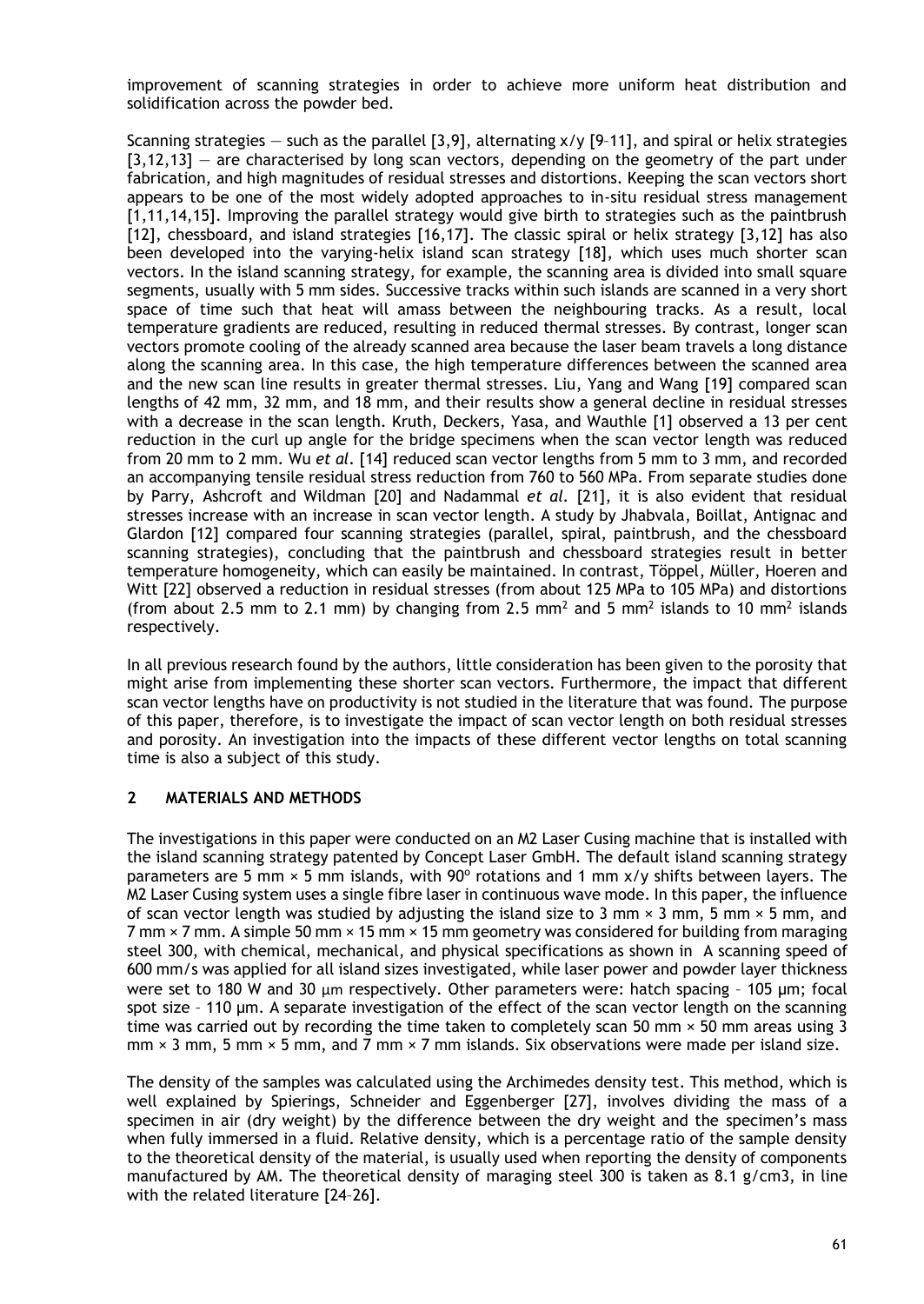<span id="page-2-0"></span>[Table 1.](#page-2-0) A scanning speed of 600 mm/s was applied for all island sizes investigated, while laser power and powder layer thickness were set to 180 W and 30 µm respectively. Other parameters were: hatch spacing – 105 µm; focal spot size – 110 µm. A separate investigation of the effect of the scan vector length on the scanning time was carried out by recording the time taken to completely scan 50 mm  $\times$  50 mm areas using 3 mm  $\times$  3 mm, 5 mm  $\times$  5 mm, and 7 mm  $\times$  7 mm islands. Six observations were made per island size.

The density of the samples was calculated using the Archimedes density test. This method, which is well explained by Spierings, Schneider and Eggenberger [27], involves dividing the mass of a specimen in air (dry weight) by the difference between the dry weight and the specimen's mass when fully immersed in a fluid. Relative density, which is a percentage ratio of the sample density to the theoretical density of the material, is usually used when reporting the density of components manufactured by AM. The theoretical density of maraging steel 300 is taken as 8.1 g/cm<sup>3</sup>, in line with the related literature [24–26].

|                                | C                       | $\leq 0.03 \%$ |  |
|--------------------------------|-------------------------|----------------|--|
| Chemical composition [23,24]   | Si                      | $\leq 0.1 \%$  |  |
|                                | Mn                      | ≤ 0.15 $%$     |  |
|                                | P                       | ≤ 0.01 $%$     |  |
|                                | S                       | ≤ 0.01 $%$     |  |
|                                | Cr                      | $\leq 0.25 \%$ |  |
|                                | Mo                      | $4.5 - 5.2 %$  |  |
|                                | Ni                      | $17 - 19%$     |  |
|                                | Ti                      | $0.8 - 1.2 %$  |  |
|                                | Co                      | $8.5 - 10%$    |  |
|                                | Fe                      | <b>Balance</b> |  |
| Yield strength (as-built) [23] | 950 MPa                 |                |  |
| Density [24-26]                | $8.1$ g/cm <sup>3</sup> |                |  |

**Table 1: Chemical, mechanical, and physical properties of maraging steel** 

The size and distribution of pores present in the samples was analysed using CT scanning and optical microscopy. A General Electric V|TomeX L240 CT scanner was used to quantify the pores in 15 mm<sup>3</sup> samples that were extracted from the base specimens. The smaller the specimen, the higher the resolution that can be used, allowing for small pores to be detected. A voxel size greater than the minimum feature to be measured is necessary to evaluate the dimensions of the pores [28]. In this study, a voxel size of 15 µm was selected, allowing for pores above 45 µm to be easily detected for three voxels in one direction. X-ray settings were 220 kV, 200 μA, and a copper beam filtration of 1.5 mm. Image reconstruction was done in Datos software, while visualisation and analysis were performed in Volume Graphics VGStudioMax 3.1.

Two viewing planes were chosen for optical microscopy: one parallel to the building direction, and another perpendicular to it, as shown in [Figure 1.](#page-2-1) The samples were prepared for optical microscopy by grinding, using SiC paper of various grit sizes, before diamond suspension polishing. Subsequent to this, the specimens were etched using two per cent Nital to reveal the location of the pores relative to the layers and the scan tracks.



<span id="page-2-1"></span>**Figure 1: Cutting planes for optical microscopy**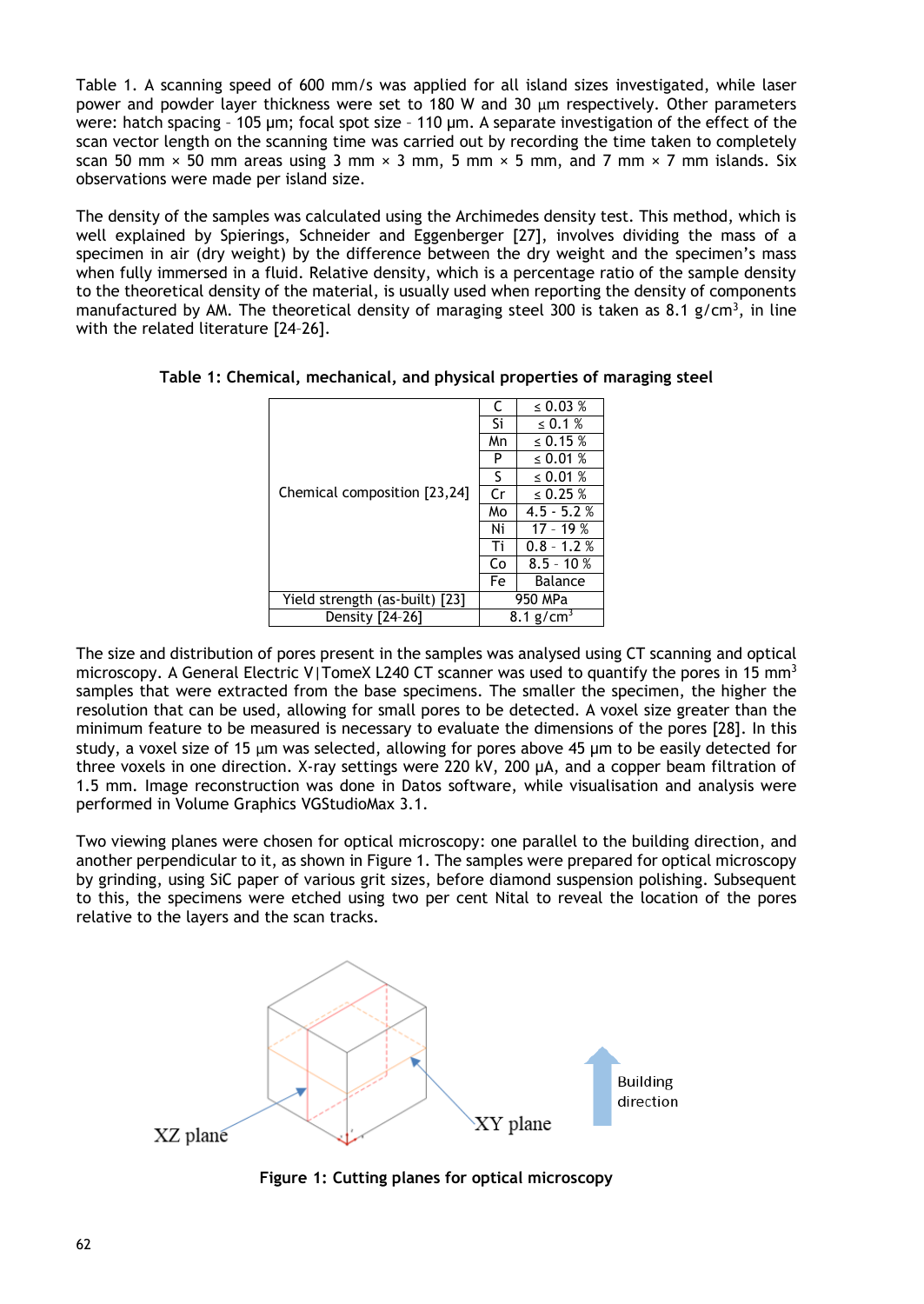The neutron diffraction technique was used to evaluate the residual stresses using the MPISI neutron strain scanner instrument at the SAFARI-1 research reactor of the South African Nuclear Energy Corporation (NECSA). This method works by comparing the crystallographic lattice spacing of stressed material with stress-free material using Bragg's law of constructive interference, and calculating the residual stresses from the generalised Hooke's law. The neutron diffraction method is described in Cheng *et al.* [29], Acevedo, Evans and Nussbaumer [30], and Suzuki *et al*. [31]. The measurements in this work were performed by probing the {211} peak of iron using a neutron wavelength of 1.667 Å and a gauge volume of 2 mm<sup>3</sup>. Tri-axial stresses were measured along the building direction, along the specimen's length, and along the width of the specimen. A matrix of measurements was taken midway along the sample length, at various points on the YZ plane, as indicated by the dotted cross section in [Figure 2.](#page-3-0) In order to allow for full beam submerging for the gauge volume used, measurements were taken at points that lie at least 1 mm from the sample surfaces. Eighty positions per stress component were evaluated, giving a total of 240 stress calculations for each island size.



**Figure 2: Components of residual stresses measured with neutron diffraction** 

# <span id="page-3-0"></span>**3 RESULTS**

# **3.1 Influence of scan vector length on porosity**

The 3 mm  $\times$  3 mm islands resulted in the highest average porosity of 1.32 per cent  $\pm$  0.35. An insignificant difference was found between the porosities for 5 mm  $\times$  5 mm and 7 mm  $\times$  7 mm islands, standing at 0.66 per cent  $\pm$  0.18 and 0.63 per cent  $\pm$  0.22 respectively. Similar findings are reported by Lu *et al*. [32], who observed high cracking and porosity tendencies with decreasing island size. The CT scan results for parts manufactured using the 3 mm  $\times$  3 mm and the 5 mm  $\times$  5 mm islands are shown in [Figure 3.](#page-4-0) These results confirm the higher porosity that was calculated using the Archimedes technique for the 3 mm  $\times$  3 mm islands. The specimen built from 7 mm  $\times$  7 mm did not have any detectable pores for the 15  $\mu$ m voxel size that was used. This does not mean this specimen had no pores in it at all, but that there were no pores greater than 45  $\mu$ m, which is the minimum pore size detectable for the chosen CT scan resolution. The pores observed for the different islands were random across the planes of viewing  $-$  an indication that the porosity was not a result of insufficient overlaps between tracks or islands due to hatch spacing errors, as observed by Yasa, Kempen and Kruth [26]. The island scanning strategy is reported to introduce porosity due to the entrapment of gas at the end of each scan track as the laser beam makes a sharp turn [18]. This effect is easily compounded as the scan vectors become shorter, since higher sharp turn incidences become inevitable. As the island size is reduced, heat accumulates between the tracks and within an island. When this heat accumulation becomes excessive, it may lead to balling and poor metallurgical bonding. Thus, overheating for the 3 mm  $\times$  3 mm islands may be the reason for the porosity observed in this study.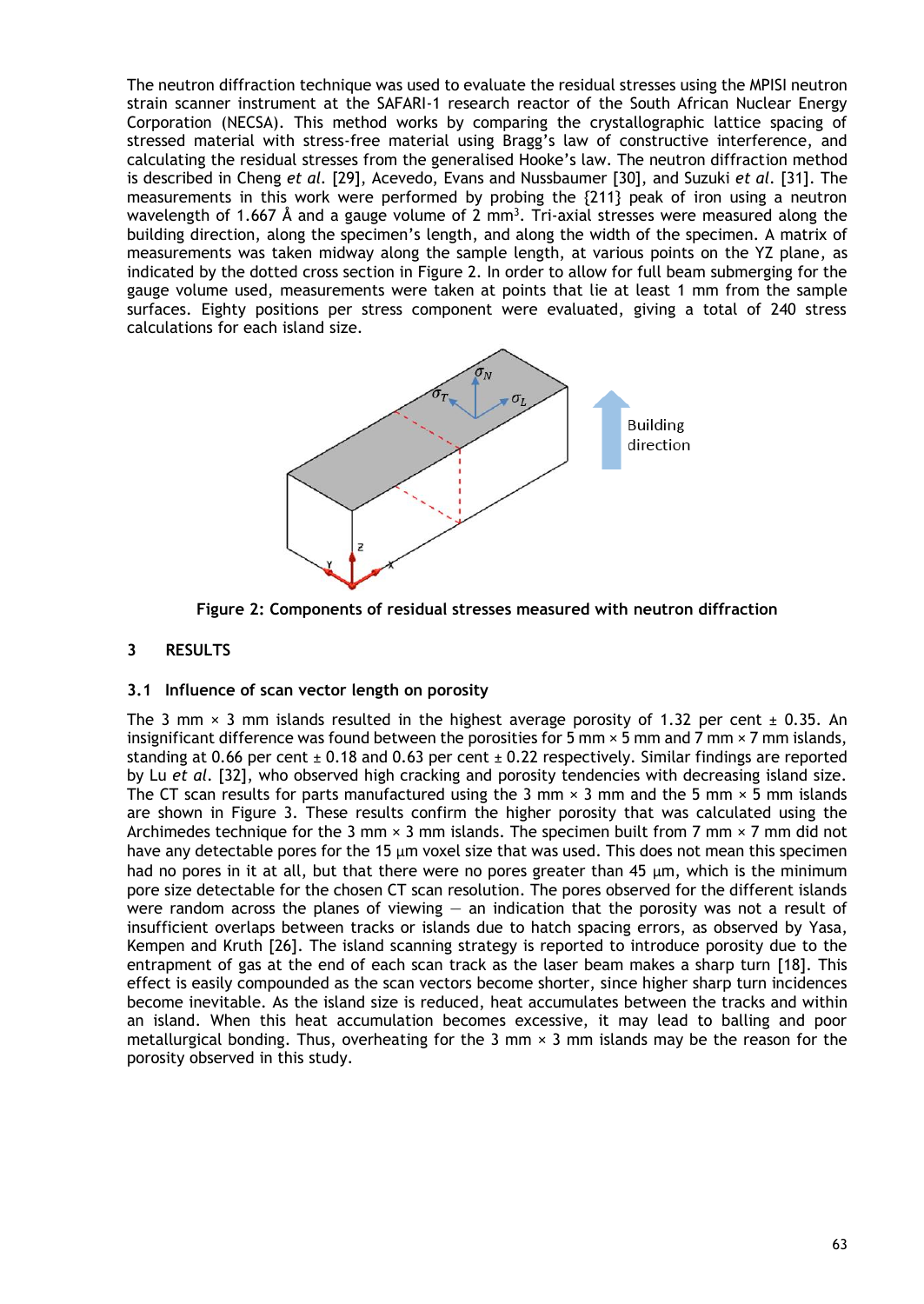

<span id="page-4-0"></span>**Figure 3: CT scan results: pore size distribution for a part built using 3 mm and 5 mm scan vector lengths**

Optical microscopy also showed a higher concentration of pores for the 3 mm  $\times$  3 mm islands compared with those of 5 mm  $\times$  5 mm and 7 mm  $\times$  7mm. Most of the pores for the 3 mm  $\times$  3 mm islands were irregularly shaped, particularly along the building direction, as shown in [Figure 4,](#page-5-0) where pores of greater than 100 µm length can be observed for this island size. The XZ plane is along the building direction, whereas XY is the plane perpendicular to it, as shown earlier in [Figure 1.](#page-2-1) The images along the building direction clearly depict the layer-wise consolidation style. No notable differences were observed under the microscope for the 5 mm  $\times$  5 mm and 7 mm  $\times$  7 mm islands. This is in agreement with findings from the Archimedes method. While the size of the pores that was picked up by optical microscopy is generally below 0.1 mm, the CT scanner detected much bigger pores of up to 0.42 mm in diameter. The generally smaller diameter of pores observed for optical microscopy compared with CT scanning is due to the difference in the measurement approach of the two methods. CT scanning is capable of 3D pore measurement, whereas optical microscopy only reveals a 2D section of the pores, which can give inaccurate information about their actual size. Nevertheless, the CT scan, optical microscopy, and Archimedes results correlate well.

# **3.2 Influence of scan vector length on residual stresses**

Residual stresses ranged from compressive to tensile for all three components measured; that is, normal, longitudinal, and transverse stresses. While most studies focus on longitudinal and transverse stresses, the measurement of residual stresses along the building direction is critical, as these stresses can easily lead to delamination during the SLM process. The residual stress magnitudes in this work were generally low, relative to the yield strength of 950 MPa for maraging steel. As mentioned earlier, surface residual stresses could not be measured because the neutron beam does not fully submerge at the surface.

# *3.2.1 Normal stresses*

The influence of island size on the normal component of residual stresses is shown in the distance weighted contour plot in [Figure 5.](#page-6-0) For all three island sizes, normal stresses were largely below 50 MPa, with small regions of the 3 mm  $\times$  3 mm and the 5 mm  $\times$  5 mm islands falling into a compressive stress range between -150 and -200 MPa. While there was generally no direct relationship between the nature/magnitude of the stresses and their positions within the specimen, these stresses became more tensile towards one of the edges along the width of the specimens. Maximum tensile stresses of 138, 268, and 280 MPa were found for the 3 mm  $\times$  3 mm, 5 mm  $\times$  5 mm, and 7 mm  $\times$  7 mm islands respectively. These maximum stresses were concentrated close to the edges of the specimens. The central regions across the cross section of the specimens were largely under compressive stresses. The distribution of normal stresses for the 5 mm and 7 mm vectors was quite similar, except that there were more tensile stresses for 7 mm towards the top surface of the specimen.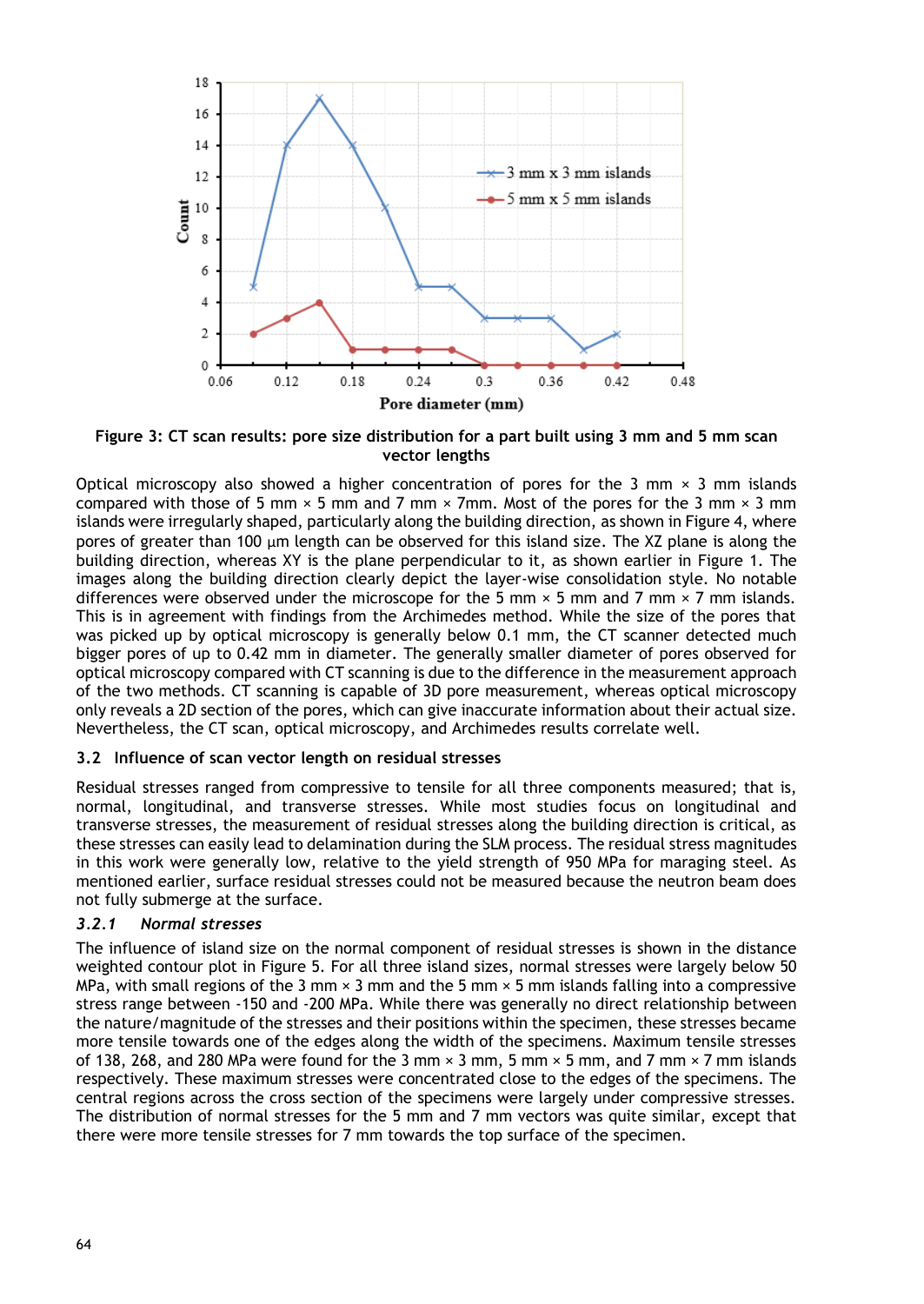

<span id="page-5-0"></span>**Figure 4: Microscope images corresponding to the different island sizes. Black spots represent the observed pores**

# *3.2.2 Longitudinal stresses*

The longitudinal stresses illustrated in [Figure 6](#page-6-1) showed less scatter compared with the normal stresses described earlier. The specimen that was built using  $3 \text{ mm} \times 3 \text{ mm}$  islands had the highest magnitudes of both tensile and compressive stresses. Close to the surface, the stresses were purely tensile, ranging from 103 MPa to 195 MPa. Similarly, close to the wire cut side, tensile stresses between 48 and 131 MPa dominated. The stresses gradually and consistently declined, becoming more compressive close to the centre of the cross-section of the sample. The compressive band of residual stresses at the centre of the specimen reached -215 MPa. On the other hand, the stresses were generally lower for the 5 mm  $\times$  5 mm islands compared with the 3 mm  $\times$  3 mm islands. Residual stresses for this island size (5 mm  $\times$  5 mm) declined from a range between -55 MPa and 107 MPa near the baseplate side, to between -196 MPa and 36 MPa at 6 mm above the baseplate. Further above the baseplate side, the residual stresses increased, and reached top values of between 59 MPa and 152 MPa at a height of 11 mm before declining to between -61 MPa and 69 MPa at 2 mm below the top surface of the specimen. Relative to the material's as-built yield strength of 950 MPa, the 7 mm × 7 mm islands also exhibited generally low stresses that ranged from -166 MPa to 143 MPa. The longitudinal stresses for this island size were generally compressive above the wire-cut side of the specimen surface, up to about 11 mm along the specimen's height. Thereafter, the stress became tensile, reaching top values of between 72 MPa and 143 MPa at 2 mm below the top surface of the specimen.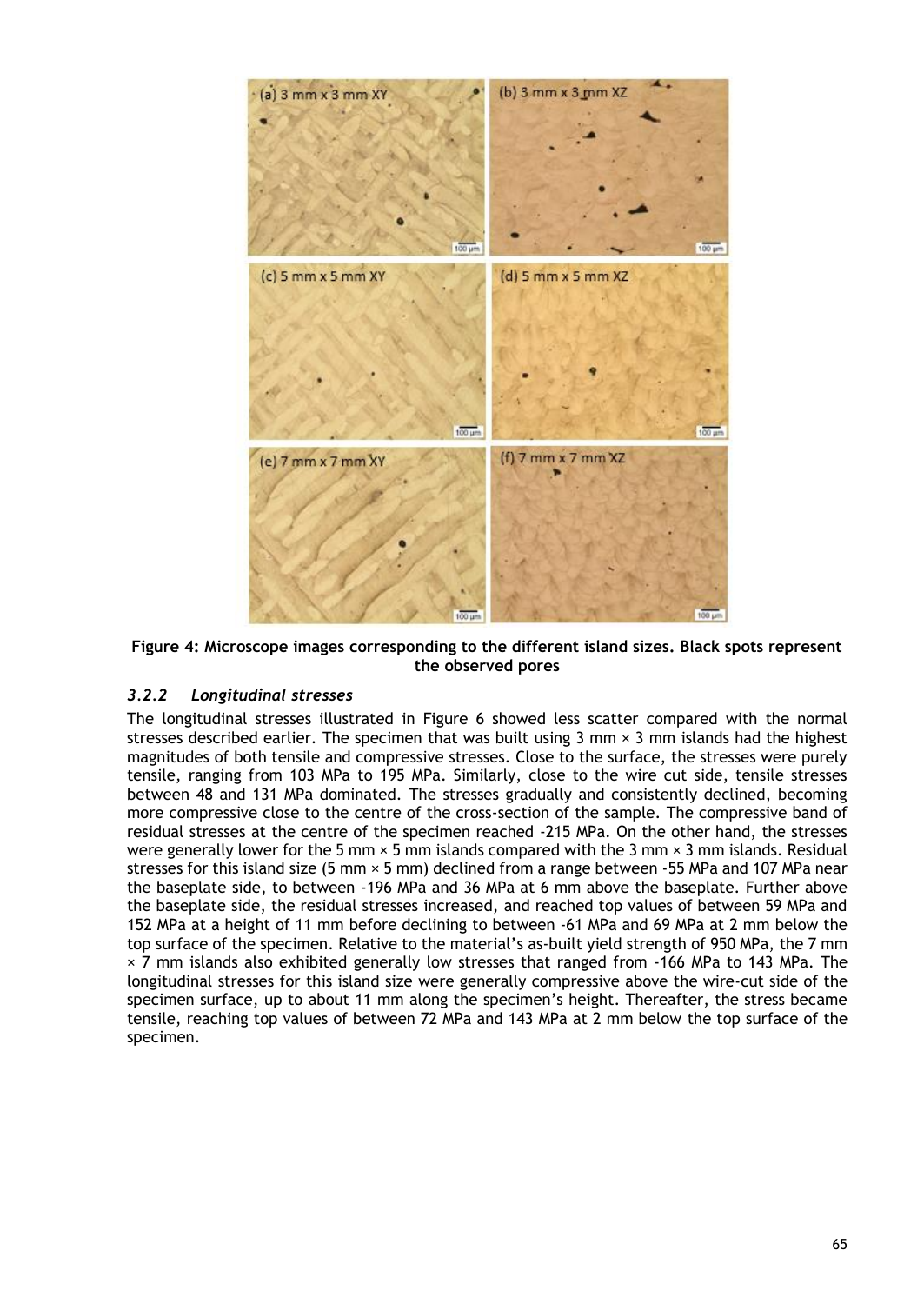

<span id="page-6-0"></span>**Figure 5: Normal stresses for (a) 3 mm × 3 mm, (b) 5 mm × 5 mm, and (c) 7 mm × 7 mm islands (see online version for colour)**



<span id="page-6-1"></span>**Figure 6: Longitudinal stresses for (a) 3 mm × 3 mm, (b) 5 mm × 5 mm, and (c) 7 mm × 7 mm islands (see online version for colour)**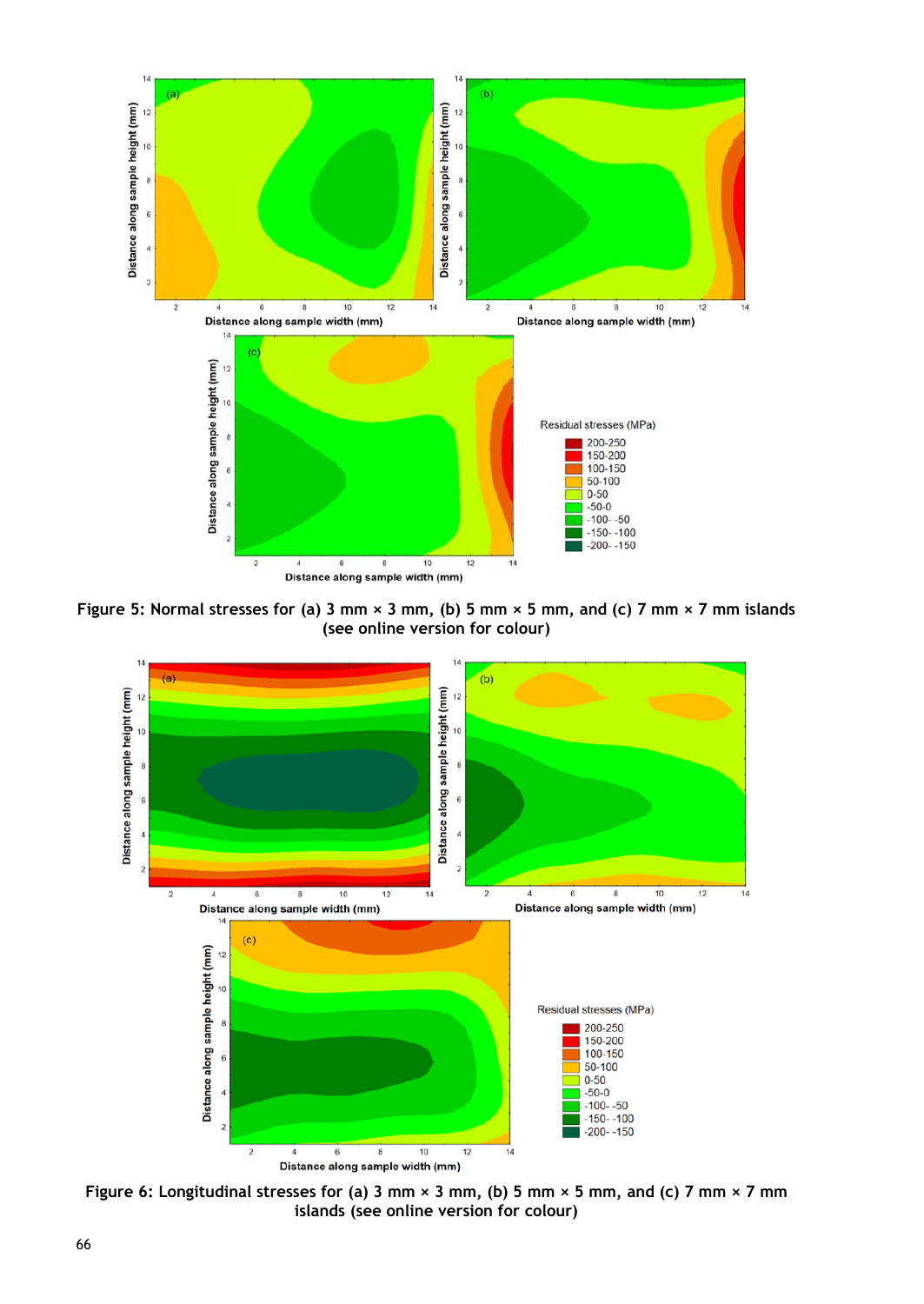# *3.2.3 Transverse stresses*

For the transverse stress components, the general trend was that the stress was tensile near the specimens' bottom and top surfaces [\(Figure 7\)](#page-7-0). This trend was readily noticeable for the transverse stresses compared with normal and longitudinal stresses. Towards the centre of the specimens (between 3 mm and 9 mm along the height), the stress was almost purely compressive. The maximum stress measured for the 3 mm  $\times$  3 mm islands was 161 MPa, found at about 2 mm along the specimen's height and 9 mm along the width, while the most compressive stress found was -112 MPa. For the 5 mm × 5 mm islands, the maximum stress value was 222 MPa near the baseplate side of the specimen. All the other measurement points near the baseplate also exhibited tensile stresses, albeit low, except for a compressive stress of 58 MPa that was measured 1.6 mm from the edge of the specimen. The lowest stress found for this island size was -168 MPa. On the other hand, the highest stress value (250 MPa) was found at about 2 mm from the top surface of the specimen for the 7 mm  $\times$  7 mm islands. Other stress magnitudes for this island size ranged between 150 and 250 MPa. As for compressive stresses, the central region of the specimen reached -165 MPa around 6 mm along the height and width of the specimen.



<span id="page-7-0"></span>**Figure 7: Transverse stresses for (a) 3 mm × 3 mm, (b) 5 mm × 5 mm, and (c) 7 mm × 7 mm islands (see online version for colour)**

# **4 DISCUSSION**

The residual stress patterns in all the specimens demonstrated that tensile stresses were concentrated towards the specimen edges, with the central cross section experiencing largely compressive stresses. Normal and transverse residual stress magnitudes increased with an increase in island size (or scan vector length), although no significant differences were observed between the 5 mm and 7 mm vectors. Along the normal direction, the maximum tensile residual stress increased from 138 MPa for the 3 mm × 3 mm islands, to 268 MPa and 280 MPa when the island size was increased to 5 mm  $\times$  5 mm and 7 mm  $\times$  7 mm respectively. A similar pattern was observed for the transverse component, for which the maximum tensile stress rose from 161 MPa to 222 MPa and 250 MPa for the 3 mm, 5 mm, and 7 mm vectors respectively. The magnitudes of compressive stresses were also similar for the 5 mm and 7 mm vectors for the normal and transverse components. On the other hand, the longitudinal component showed an increase in both tensile stress and compressive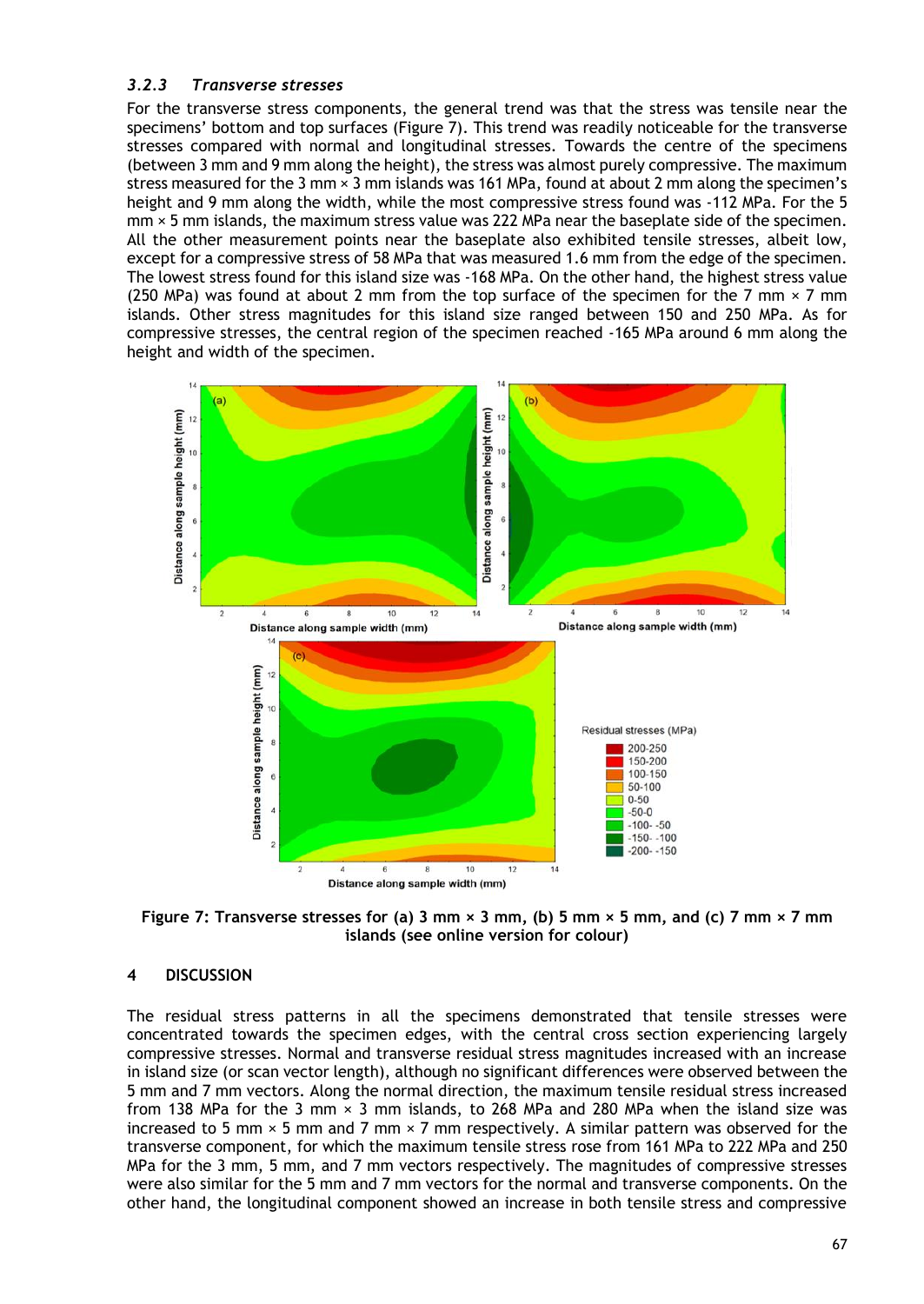stress magnitudes for the 3 mm vectors, compared with the 5 mm and 7 mm. The maximum tensile longitudinal stress found for the 3 mm  $\times$  3 mm islands was 195 MPa, against 152 MPa and 144 MPa for the 5 mm  $\times$  5 mm and 7 mm  $\times$  7 mm islands respectively. The compressive stresses for this component also showed a similar trend, where the most compressive value of -215 MPa was found for the 3 mm vectors, whereas -196 MPa and -166 MPa were measured for the 5 mm and 7 mm vector lengths respectively. A summary of the maximum tensile stresses is shown in [Figure 8.](#page-8-0)

These results indicate the directional dependence of the effect of the scan vector length on residual stresses. The overheating that can arise from reducing island sizes could be responsible for the higher longitudinal stresses for the 3 mm  $\times$  3 mm islands, whereas the higher temperature gradients lead to higher stresses in the transverse and normal directions as the scan length increases. At the same time, the similarities in porosity and residual stress results for the 5 mm and 7 mm scan vector lengths, and significantly different corresponding results for the 3 mm vectors, show that porosity relaxed the bulk of the normal and transverse stresses for the 3 mm × 3 mm islands. A quick scanning time analysis per layer was performed for a 50 mm  $\times$  50 mm scanning area, from which the average scanning times were found to be 40, 41, and 42 seconds for the 7 mm, 5 mm and 3 mm scan vector lengths respectively. Reducing the island size increases the number of instances the laser beam should 'jump' from one island to the other. Although changing the scan vector length between 3 mm and 7 mm has a 'marginal' effect on scanning time, it potentially becomes significant with increase in part(s) volume.





# <span id="page-8-0"></span>**5 CONCLUSION AND FUTURE WORK**

- Reduction of island size contributes to porosity increase. The pores observed in this research were randomly distributed across the viewing planes, and were clearly not a result of hatching errors or insufficient overlaps between tracks and islands, but rather a result of the overheating that came with heat build-up for the 3 mm  $\times$  3 mm islands. On the other hand, the 5 mm  $\times$  5 mm and 7 mm  $\times$  7 mm islands resulted in very similar porosity results.
- The 7 mm  $\times$  7mm islands contributed to the highest achievable density, while also taking the shortest time to scan the powder bed completely. Although the 7 mm scan vectors introduced slightly higher transverse and normal residual stresses, they appeared to be more attractive from the standpoint of achievable density and scanning time.
- Normal and transverse stresses generally decline with a decrease in island size. On the other hand, the longitudinal stresses tend to increase with a decrease in island size  $-$  an indication of a possibility of overheating due to heat accumulation for the short scan vectors. These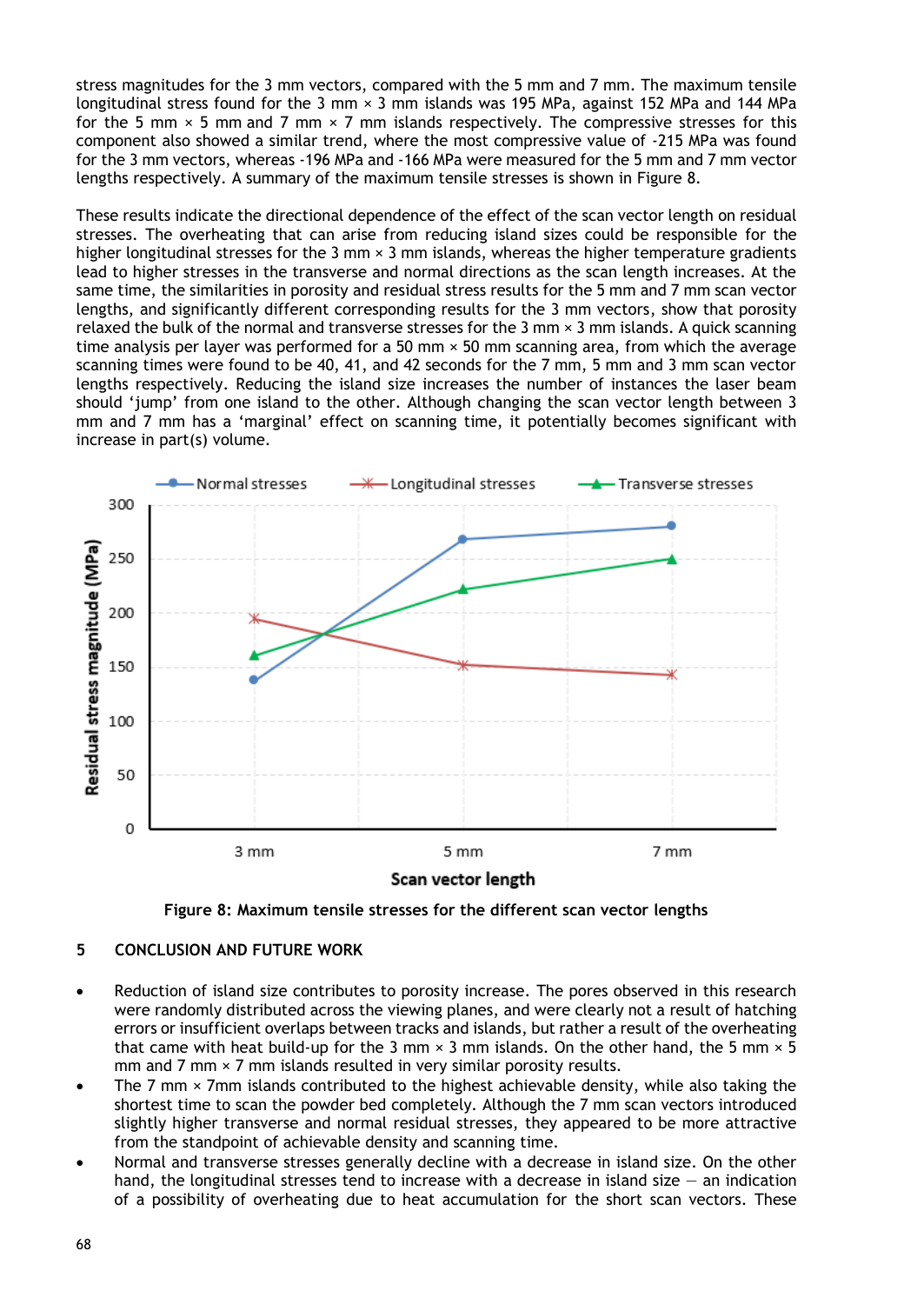observations also lead to the conclusion that the effect of scan vector length on residual stress is dependent on the direction of measurement.

 Future research will focus on evaluating the impact of the scan vector lengths on surface residual stresses. Neutron diffraction residual stress measurement can be complemented by xray diffraction, which is capable of measuring surface stresses. Numerical modeling and simulation can also be powerful tools in studying the thermal gradients along different directions on the powder bed.

### **ACKNOWLEDGEMENTS**

The authors are grateful to the South African Department of Science and Technology for funding under the Collaborative Programme on Additive Manufacturing. Special thanks to Dr Andrew Venter and Mr Tshepo Ntsoane from the Nuclear Energy Corporation of South Africa (NECSA) for conducting neutron and x-ray diffraction measurements of residual stresses.

## **DECLARATION**

This work formed part of Lameck Mugwagwa's PhD study.

#### **REFERENCES**

- [1] **Kruth, J.-P., Deckers, J., Yasa, E. & Wauthle, R.** 2012. Assessing and comparing influencing factors of residual stresses in selective laser melting using a novel analysis method. *Proc. Inst. Mech. Eng. Part B J. Eng. Manuf.*, 226, pp. 980–991.
- [2] **Van Belle, L., Vansteenkiste, G. & Boyer, J.C.** 2013. Investigation of residual stresses induced during the selective laser melting process. *Key Eng. Mater.*, 554–557, pp. 1828–1834.
- [3] **Mohanty, S. & Hattel, J.** 2014. Cellular scanning strategy for selective laser melting: Capturing thermal trends with a low-fidelity, pseudo-analytical model. *Math. Probl. Eng.*, 2014, pp. 1–14.
- [4] **Mercelis, P. & Kruth, J.** 2006. Residual stresses in selective laser sintering and selective laser melting. *Rapid Prototyp. J.*, 12(5), pp. 254–265.
- [5] **Kalentics, N., Boillat, E., Peyre, P., Gorny, C., Kenel, C., Leinenbach, C., Jhabvala, J. & Logé, R.E.**  2017. 3D laser shock peening: A new method for the 3D control of residual stresses in selective laser melting, *Mater. Des*., 130, pp. 350–356.
- [6] **Vrancken, B.** 2016. S*tudy of residual stresses in selective laser melting*. PhD thesis, Katholieke Universiteit Leuven.
- [7] **Yadroitsev, I. & Yadroitsava, I.** 2015. Evaluation of residual stress in stainless steel 316L and Ti6Al4V samples produced by selective laser melting. *Virtual Phys. Prototyp*., 10, pp. 67–76.
- [8] **Yadroitsava, I. & Yadroitsev, I.** 2015. Residual stress in metal specimens produced by direct metal laser sintering. in *Solid Freeform Fabrication Symposium,* pp. 614–625.
- [9] **Beal, V.E., Erasenthiran, P., Hopkinson, N., Dickens, P. & Ahrens, C.H.** 2008. Scanning strategies and spacing effect on laser fusion of H13 tool steel powder using high power Nd:YAG pulsed laser. *Int. J. Prod. Res.*, 46, pp. 217–232.
- [10] **Meier, H. & Haberland, C.** 2008. Experimental studies on selective laser melting of metallic parts. *Materwiss. Werksttech.*, 39, pp. 665–670.
- [11] **Zaeh, M.F. & Branner, G.** 2010. Investigations on residual stresses and deformations in selective laser melting. *Prod. Eng.*, 4, pp. 35–45.
- [12] **Jhabvala, J., Boillat, E., Antignac, T. & Glardon, R.** 2010. On the effect of scanning strategies in the selective laser melting process. *Virtual Phys. Prototyp.*, 5, pp. 99–109.
- [13] **Fateri, M., Hötter, J.-S. & Gebhardt, A.** 2012. Experimental and theoretical investigation of buckling deformation of fabricated objects by selective laser melting. *Phys. Procedia*, 39, pp. 464–470.
- [14] **Wu, A.S., Brown, D.W., Kumar, M., Gallegos, G.F. & King, W.E.** 2014. An experimental investigation into additive manufacturing-induced residual stresses in 316L stainless steel. *Metall. Mater. Trans. A Phys. Metall. Mater. Sci.*, 45, pp. 6260–6270.
- [15] **Li, C., Fu, C.H., Guo, Y.B. & Fang, F.Z.** 2016. A multiscale modeling approach for fast prediction of part distortion in selective laser melting. *J. Mater. Process. Technol.*, 229, pp. 703–712.
- [16] **Carter, L.N., Martin, C., Withers, P.J. & Attallah, M.M.** 2014. The influence of the laser scan strategy on grain structure and cracking behaviour in SLM powder-bed fabricated nickel superalloy. *J. Alloys Compd.*, 615, pp. 338–347.
- [17] **Ali, H., Ghadbeigi, H. & Mumtaz, K.** 2018. Effect of scanning strategies on residual stress and mechanical properties of selective laser melted Ti6Al4V. *Mater. Sci. Eng. A*, 712, pp. 175–187.
- [18] **Hagedorn-Hansen, D., Bezuidenhout, M., Dimitrov, D. & Oosthuizen, G.A.** 2017. The effects of selective laser melting scan strategies on deviation of hybrid parts. *South African J. Ind. Eng.*, 28, pp. 200–212.
- [19] **Liu, Y., Yang, Y. & Wang, D.** 2016. A study on the residual stress during selective laser melting (SLM) of metallic powder. *Int. J. Adv. Manuf. Technol.*, 87, pp. 647–656.